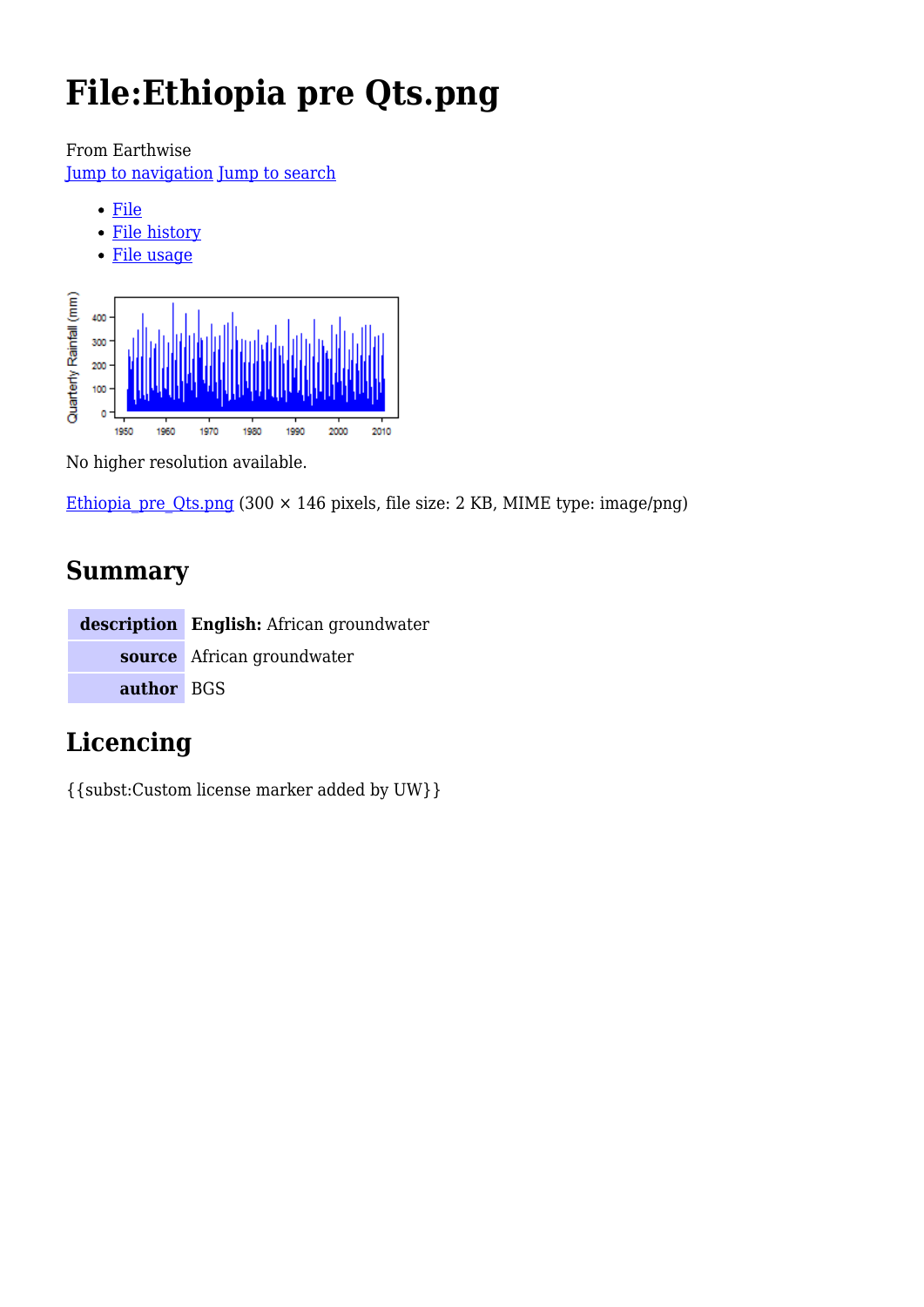Download of 1000 x 1000 pixel images is free for all non-commercial use - all we ask in return is for you to acknowledge BGS when using our images. Click our Terms and Conditions link below for information on acknowledgement text, and to find out about using our images commercially.

#### **Copyright**

The images featured on this site unless otherwise indicated are copyright material of the UK Research and Innovation (UKRI), of which the British Geological Survey is a component body. The British Geological Survey encourages the use of its material in promoting geological and environmental sciences. The images may be reproduced free of charge for any non-commercial use in any format or medium provided they are reproduced accurately and not used in a misleading or derogatory context. Where any images on this site are being republished or copied to others, the source of the material must be identified and the copyright status acknowledged. The permission to reproduce UKRI protected material does not extend to any images on this site which are identified as being the copyright of a third party. Authorisation to reproduce such material must be obtained from the copyright holders concerned.

#### **Non-commercial Use**

Use of the images downloaded from this site and reproduced digitally or otherwise may only be used for non-commercial purposes, which are:-

- Private study or research for a non-commercial purpose
- Education for teaching, preparation and examination purposes

When using the images please credit 'British Geological Survey' and include the catalogue reference ('P Number') of the item to allow others to access the original image or document. Noncommercial users of the images from this site are restricted to downloading no more than 30 images, without seeking further permission from [enquiries@bgs.ac.uk](mailto:enquiries@bgs.ac.uk)

#### **Commercial Use**

For commercial use of these images for which higher resolution images are available, individual permissions and/or licences arrangements should be agreed by contacting [enquiries@bgs.ac.uk](mailto:enquiries@bgs.ac.uk) Commercial use will include publications in books (including educational books), newspapers, journals, magazines, CDs and DVDs, etc, where a cover charge is applied; broadcasts on TV, film and theatre; and display in trade fairs, galleries, etc. If you are in doubt as to whether your intended use is commercial, please contact [enquiries@bgs.ac.uk](mailto:enquiries@bgs.ac.uk)

#### **Warranty**

Use of the images downloaded from this site is at the users own risk. UKRI gives no warranty as to the quality of the images or the medium on which they are provided or their suitability for any use. **Ordnance Survey topography**

Maps and diagrams in Earthwise use topography based on Ordnance Survey mapping. The National Grid and other Ordnance Survey data ©Crown Copyright and database rights 2015. Ordnance Survey Licence No. 100021290 EUL.

# **File history**

Click on a date/time to view the file as it appeared at that time.



You cannot overwrite this file.

### **File usage**

The following page links to this file: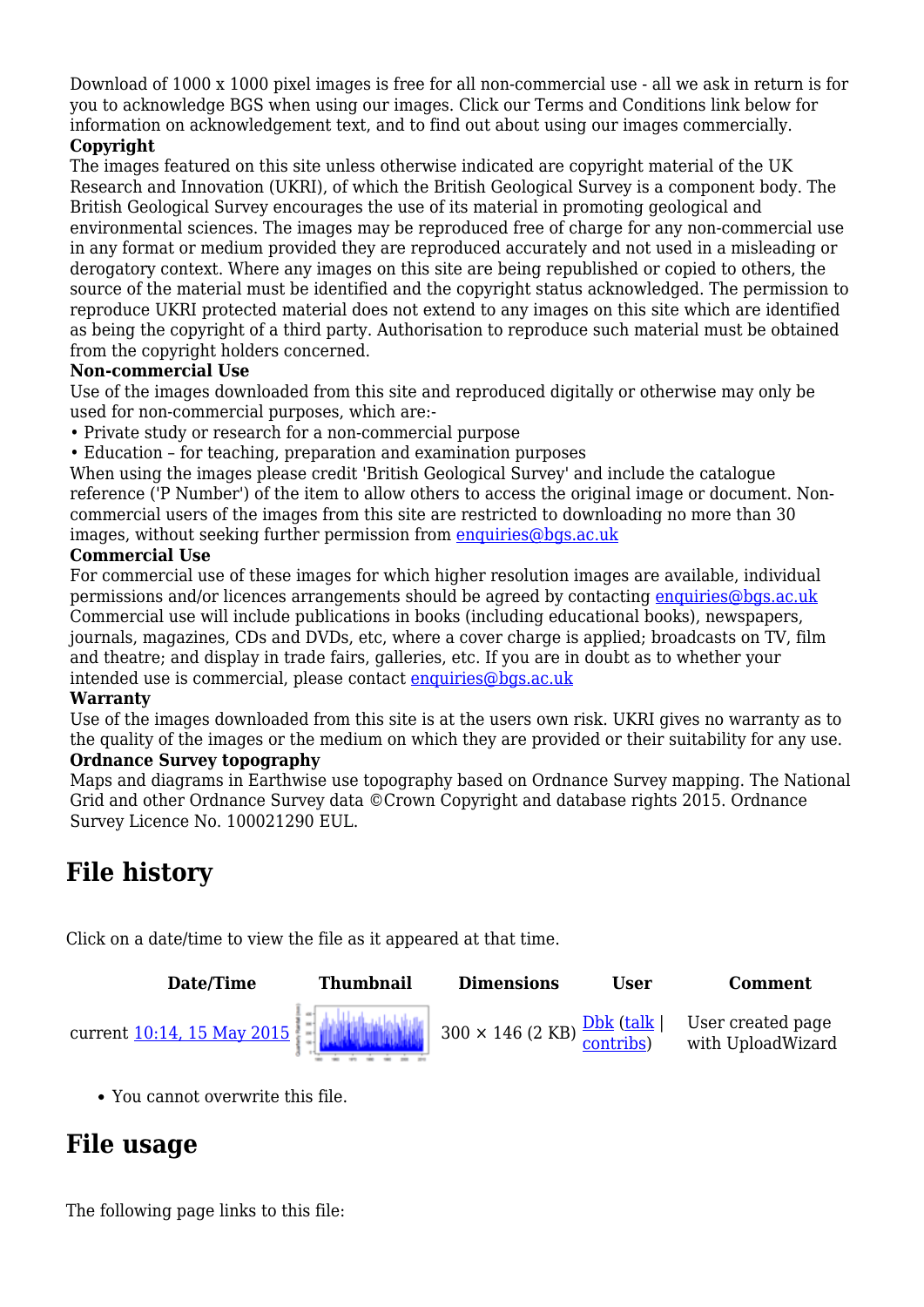[Hydrogeology of Ethiopia](http://earthwise.bgs.ac.uk/index.php/Hydrogeology_of_Ethiopia)

Retrieved from ['http://earthwise.bgs.ac.uk/index.php?title=File:Ethiopia\\_pre\\_Qts.png&oldid=10692](http://earthwise.bgs.ac.uk/index.php?title=File:Ethiopia_pre_Qts.png&oldid=10692)' [Categories:](http://earthwise.bgs.ac.uk/index.php/Special:Categories)

- [License tags](http://earthwise.bgs.ac.uk/index.php/Category:License_tags)
- [Uploaded with UploadWizard](http://earthwise.bgs.ac.uk/index.php/Category:Uploaded_with_UploadWizard)

# **Navigation menu**

### **Personal tools**

- Not logged in
- [Talk](http://earthwise.bgs.ac.uk/index.php/Special:MyTalk)
- [Contributions](http://earthwise.bgs.ac.uk/index.php/Special:MyContributions)
- [Log in](http://earthwise.bgs.ac.uk/index.php?title=Special:UserLogin&returnto=File%3AEthiopia+pre+Qts.png&returntoquery=action%3Dmpdf)
- [Request account](http://earthwise.bgs.ac.uk/index.php/Special:RequestAccount)

### **Namespaces**

- [File](http://earthwise.bgs.ac.uk/index.php/File:Ethiopia_pre_Qts.png)
- [Discussion](http://earthwise.bgs.ac.uk/index.php?title=File_talk:Ethiopia_pre_Qts.png&action=edit&redlink=1)

 $\Box$ 

### **Variants**

### **Views**

- [Read](http://earthwise.bgs.ac.uk/index.php/File:Ethiopia_pre_Qts.png)
- [Edit](http://earthwise.bgs.ac.uk/index.php?title=File:Ethiopia_pre_Qts.png&action=edit)
- [View history](http://earthwise.bgs.ac.uk/index.php?title=File:Ethiopia_pre_Qts.png&action=history)
- [PDF Export](http://earthwise.bgs.ac.uk/index.php?title=File:Ethiopia_pre_Qts.png&action=mpdf)

 $\Box$ 

### **More**

### **Search**

Search  $\Big|$  Go

### **Navigation**

- [Main page](http://earthwise.bgs.ac.uk/index.php/Main_Page)
- [Recent changes](http://earthwise.bgs.ac.uk/index.php/Special:RecentChanges)
- [Random page](http://earthwise.bgs.ac.uk/index.php/Special:Random)
- [Help about MediaWiki](https://www.mediawiki.org/wiki/Special:MyLanguage/Help:Contents)